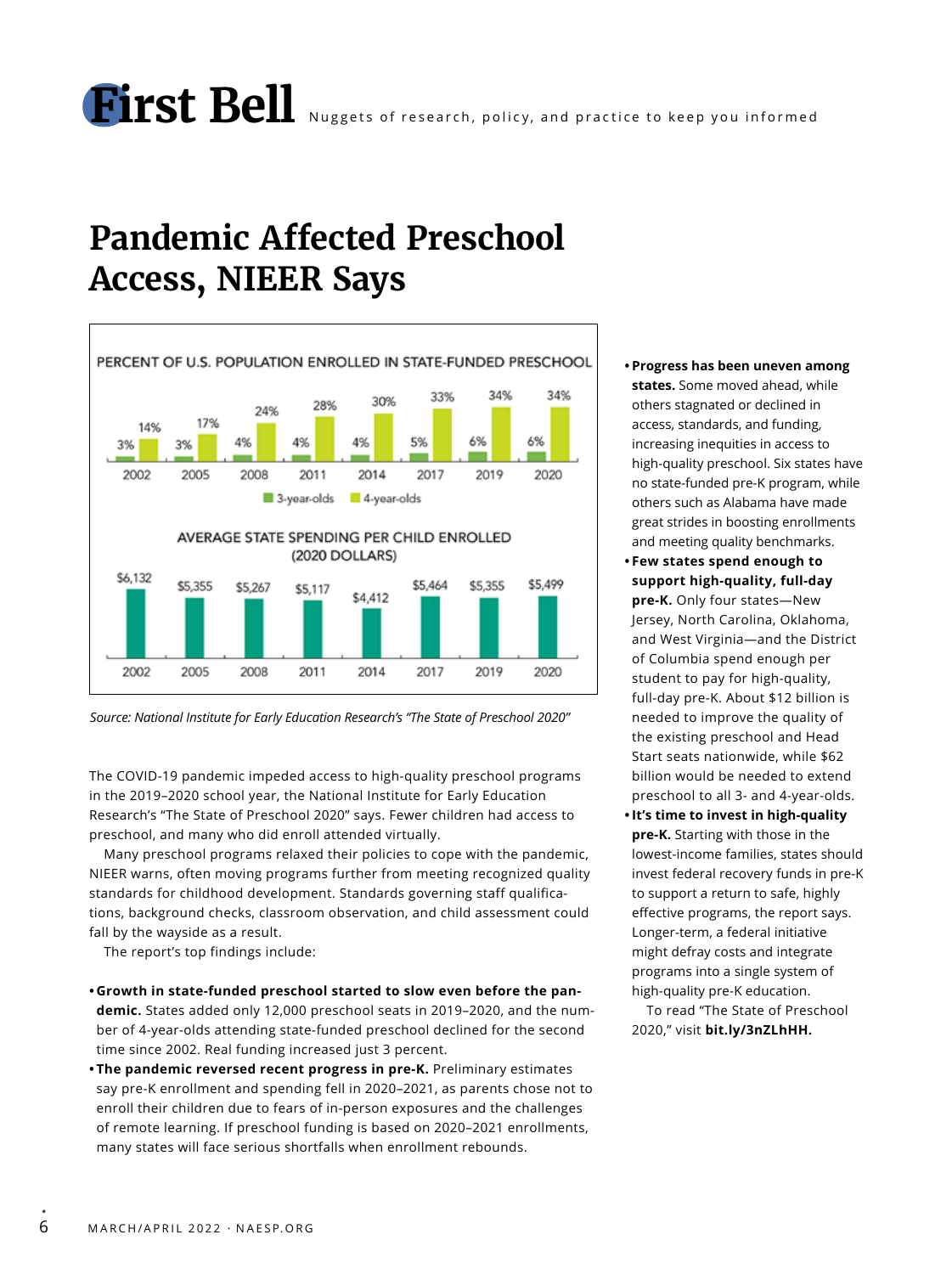### **Reading for Fun Reaches Historic Lows**

Federal data released in November 2021 reveals that reading for fun has become much less common among children over the last decade. The share of American 9- and 13-yearolds who say they read for fun on an almost daily basis is now at its lowest levels since the mid-1980s, says a report from the National Assessment of Educational Progress (NAEP).

Among 9-year-olds, only 42 percent said they read for fun "almost every day," down from 53 percent in both 2012 and 1984. The 9-yearolds who said they "never" or "hardly ever" read for fun reached their highest point in the history of the survey, 16 percent.

Among the 13-year-olds surveyed, 17 percent said they read for fun "almost every day," down 10 percentage points from 2012. Nearly one-third (29 percent) said they "never" or "hardly ever" read for fun—up 21 percentage points from the 8 percent who said the same in 1984. About one-quarter (23 percent) said they read for fun once or twice a week.

Female students in both cohorts were more likely to read for fun, while Black students were less likely to read for fun than members of other racial and ethnic groups. Students who performed better on the reading section of standardized tests in 2020 read for fun more frequently.

Visit **bit.ly/3oWcBpl** for more details.



Note: "Less frequently" combines responses of "Once or twice a week," "Once or twice a month," and "A few times a year."

*Source: U.S. Department of Education Sciences, National Center for Education Statistics, National Assessment of Education Progress (NAEP), 2020 Long-Term Reading Assessment.*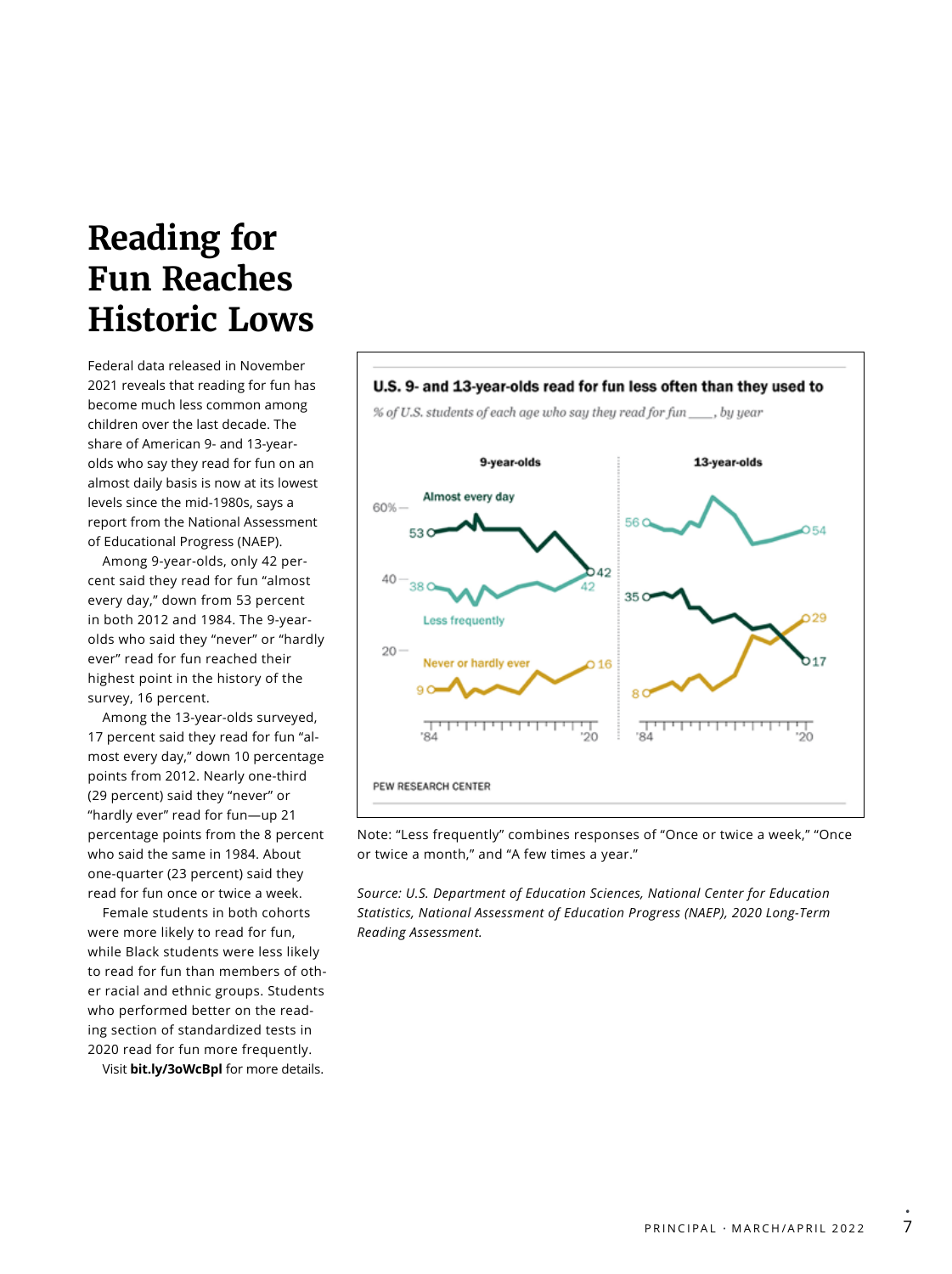### **Successful OST Networks Get Mayors Involved**

The Wallace Foundation launched the National Summer Learning Project (NSLP) in 2010 to expand out-ofschool-time (OST) opportunities for students whose families were experiencing poverty to understand how summer programs can improve outcomes. A new report based on interviews with officials successful in building coordinated OST networks in four cities (Boston, Dallas, Pittsburgh, and Washington, D.C.) found that:

- City mayors were key supporters setting OST program goals, keeping the various players on task, and attracting funding and media attention. • Programs led by a local OST inter-
- mediary (Boston and Dallas) were

able to move further along in their quality improvement work during NSLP.

Challenges included establishing and maintaining buy-in from all stakeholders, keeping them informed, and securing sustainable funding. development and well-being of children and youth. One of the key recommendations in

Study authors recommend that leaders in other cities who are looking to increase participation in to sumig to the ease participation in<br>high-quality summer programming  $\frac{1}{2}$  and  $\frac{1}{2}$  and  $\frac{1}{2}$  and  $\frac{1}{2}$  and  $\frac{1}{2}$  and  $\frac{1}{2}$  and  $\frac{1}{2}$  and  $\frac{1}{2}$  and  $\frac{1}{2}$  and  $\frac{1}{2}$  and  $\frac{1}{2}$  and  $\frac{1}{2}$  and  $\frac{1}{2}$  and  $\frac{1}{2}$  and  $\frac{1}{2}$  and  $\frac{1}{2}$  a the contract medicines, and the community of the contract community of the control of the control of the contr<br>flexibility, get their mayors involved, and consider targeting efforts to neighborhoods where OST need is greatest. EDUCATION AND LABOR

For more on the report, visit **bit.ly/3E37PNi.** 

#### RAND Summer Learning Series RAND

### **Summer for All**

Summer for All: Building Coordinated Networks to Promote Access to Quality Summer Learning and Enrichment Opportunities Across a Community

Building Coordinated Networks to Promote Access to Quality Summer Learning and Enrichment Opportunities Across a Community



Catherine H. Augustine, Jennifer Sloan McCombs, Garrett Baker

## **Teachers Stressed by Distance Learning, Child Care**

The results of the 2021 American Teacher Panel survey released by RAND suggest that 1 in 4 teachers considered leaving their jobs by the end of the 2020–2021 school year—more than in a typical pre-pandemic year and a higher rate than all employed adults nationwide. Teachers also reported experiencing more frequent job-related stress and symptoms of depression than the general population.

The biggest stressors for teachers during the pandemic were mode of instruction and concern for their own health, according to the survey. Among teachers who said they were "likely" to leave, only one-third (33 percent) reported that their school's chosen mode of instruction (in-person or virtual) matched their preferred mode. Half (50 percent) of likely leavers were responsible for the care of their own children while teaching.

The report recommended that schools implement COVID-19 mitigation measures that allow teachers to focus on instruction and offset health worries, while systematically designing and implementing mental health and wellness supports. Helping teachers access child care would also alleviate stress and

promote teacher retention, the report says.

"Given that some pandemic-era stressors, such as remote teaching, might be here to stay, we think district and school leaders can support teachers' well-being by understanding current working conditions and their need for a more supportive and flexible work environment," says Ashley Woo, co-author of the report and an assistant policy researcher at RAND.

To download the full report, visit **bit.ly/3FRXT9S.**